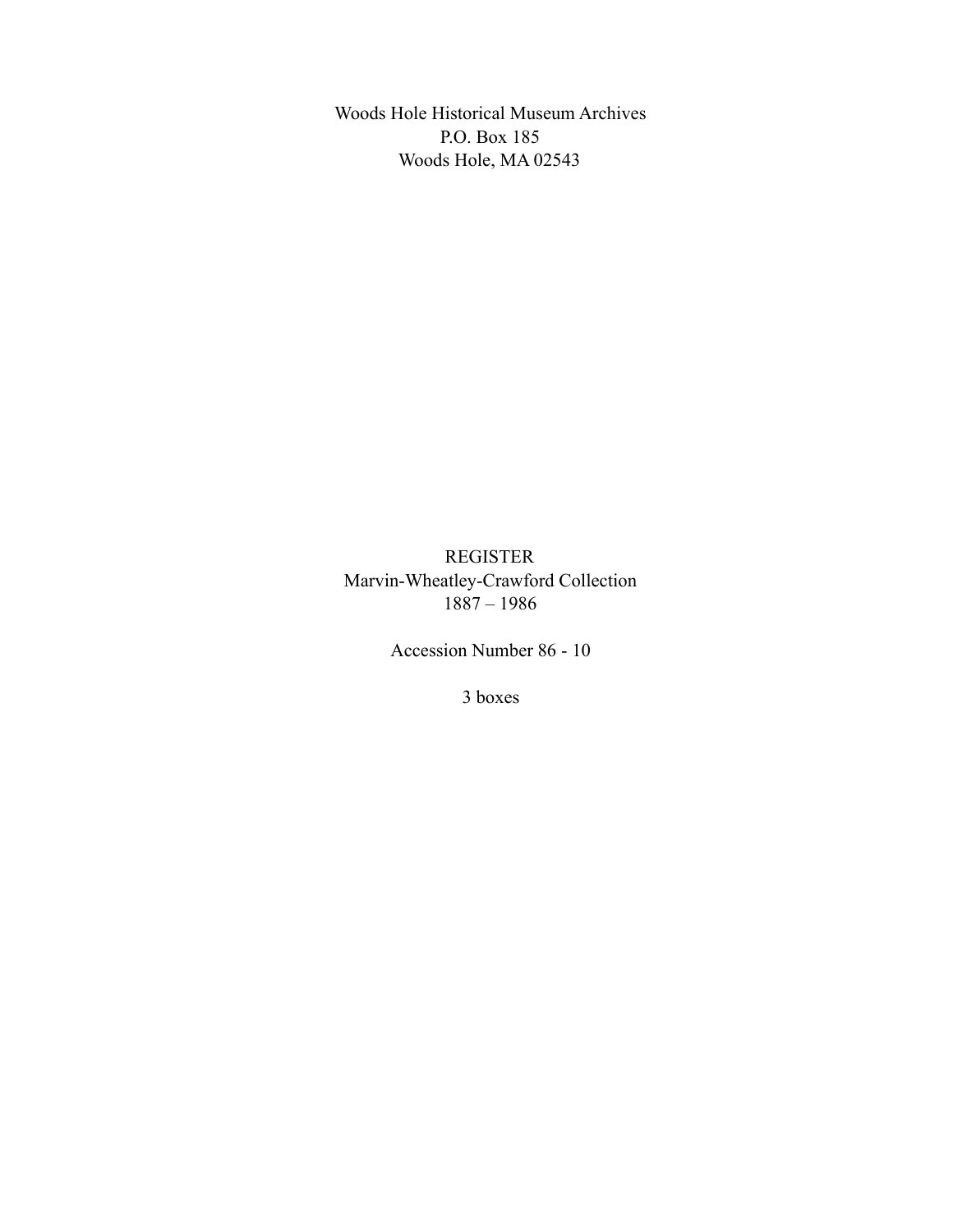## **Marvin-Wheatley-Crawford Collection Accession Number 86-10**

### HISTORY AND SCOPE

The Marvin-Wheatley-Crawford Collection was accessioned in 1986 and boxed in one container. Many large photos (poorly protected) and albums crowded against papers in folders caused the folders to be bent over. Its register was neatly typed as well as genealogy, family and collection information. This new register is being created in 2019 and the contents of the box rehabbed with new protection and folders. Large photos, certificates and albums have been moved to a large flat box better suited to their storage.

Note: the three doctors sailed a fine small catboat which is typed up in the original material as "Lur-Line".\* It was bought by Dorothy Marvin's father sometime after he built their house on Bar Neck Road, Woods Hole. This boat still exists. After the doctors stopped sailing her, the boat was given by Dr. Marvin to Alan Gordon and was restored at Quissett Harbor Boatyard by Bruce Barnard, possibly assisted by Alan Gordon and Browne Littell. She is called *Lurline* with no hyphen. See Archives collection BOATS, Box 2, under Notable Boats, for detailed records of this catboat (copy in folder on *Lurline*). Builder: Reuben Bigelow of Monument Beach, c. 1910.

\**Photos of the boat show why it was spelled "Lur-line." The letters were on each side of the rudder, rather than below, interrupting the name as a whole*.

### SCOPE NOTE (ORIGINAL)

Time Period – 1887 to 1986

Kinds of materials – Correspondence, Certificate (s), Photos and Snapshots

Pertaining to the lives of Lucy Martha Crawford, M.D. Marjorie Alvord Wheatley, M.D. Dorothy Hope Marvin, M.D.

Note: Considerable material re Wheatley has been transferred to the Putnam County Historical Society in Cold Spring, N.Y. See Folder 12.

BIOGRAPHY OF DOROTHY HOPE MARVIN, M.D. (ORIGINAL)

Born – 1904 in Cleveland, Ohio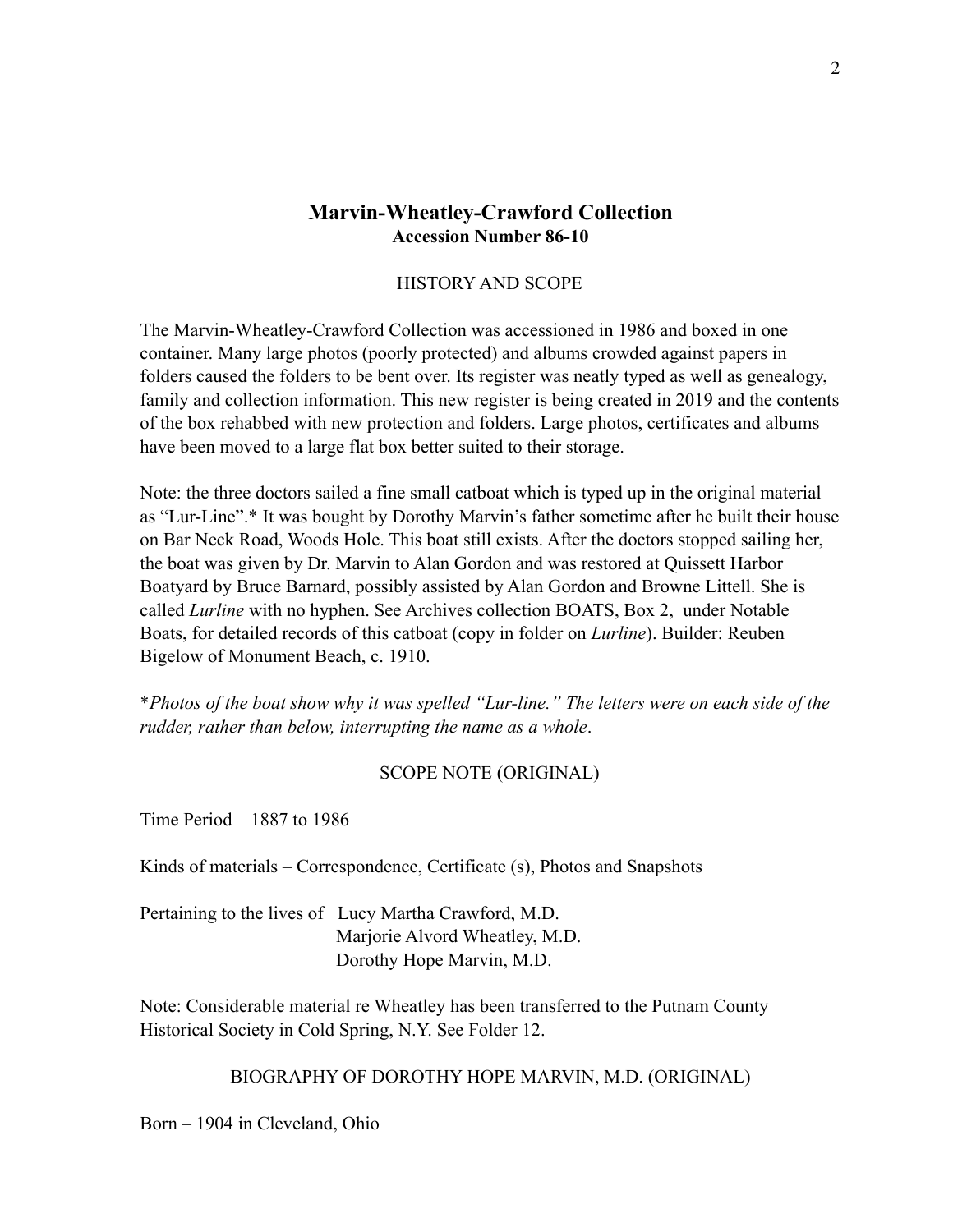Graduated New Bruinswick *(sic),* N.J. High School

Graduated Vassar College – 1924 Graduated College of Physicians and Surgeons, Columbia Univ. 1928

Interned at Columbia Presbyterian & at Strong Memorial, Rochester, NY

Practiced 45 years as Obstetrician-gynecologist in New Bruinswick *(sic)* – on staff of Middlesex General Hospital (now Robert Wood Johnson Med. Center)

Taught obstetrics at Middlesex General Hosp. Nurses Training School.

1937 – Founded her own birth control clinic in Middlesex County.

Retired – 1979 and lived permanently in Woods Hole at 28 Bar Neck Rd. which had been her family summer home since 1918.

Died in 1986 in Falmouth Buried in churchyard of Church of the Messiah along side Wheatley and Crawford.

### Parents

Father – Walter Taylor Marvin – Dean of Rutgers Univ.

Mother – Adelaid Hoffman Marvin – a founder of Douglas College in New Bruinswick *(sic)*

BIOGRAPHY OF MARJORIE ALVORD WHEATLEY, M.D. (ORIGINAL)

Born – July 22, 1897

Christened – Dec. 16, 1906

Graduated from Drum Hill School – 1915 – Peekskill, N.Y.

Joined DAR – Cornelius Beekman Chapter in 1916-17.

Graduated from Vassar College – 1919

Worked as laboratory ass't. N.Y. Dept. of Health and was student in embriology *(sic)* at MBL in summer of 1919.

Graduated from Columbia College of Physicians and Surgeons – 1928

Appointed House Physician at N.Y. Hospital – Jan. 1, 1930 to July 1, 1930. Had served as junior and senior ass't physician for 18 months. (Certificate on file)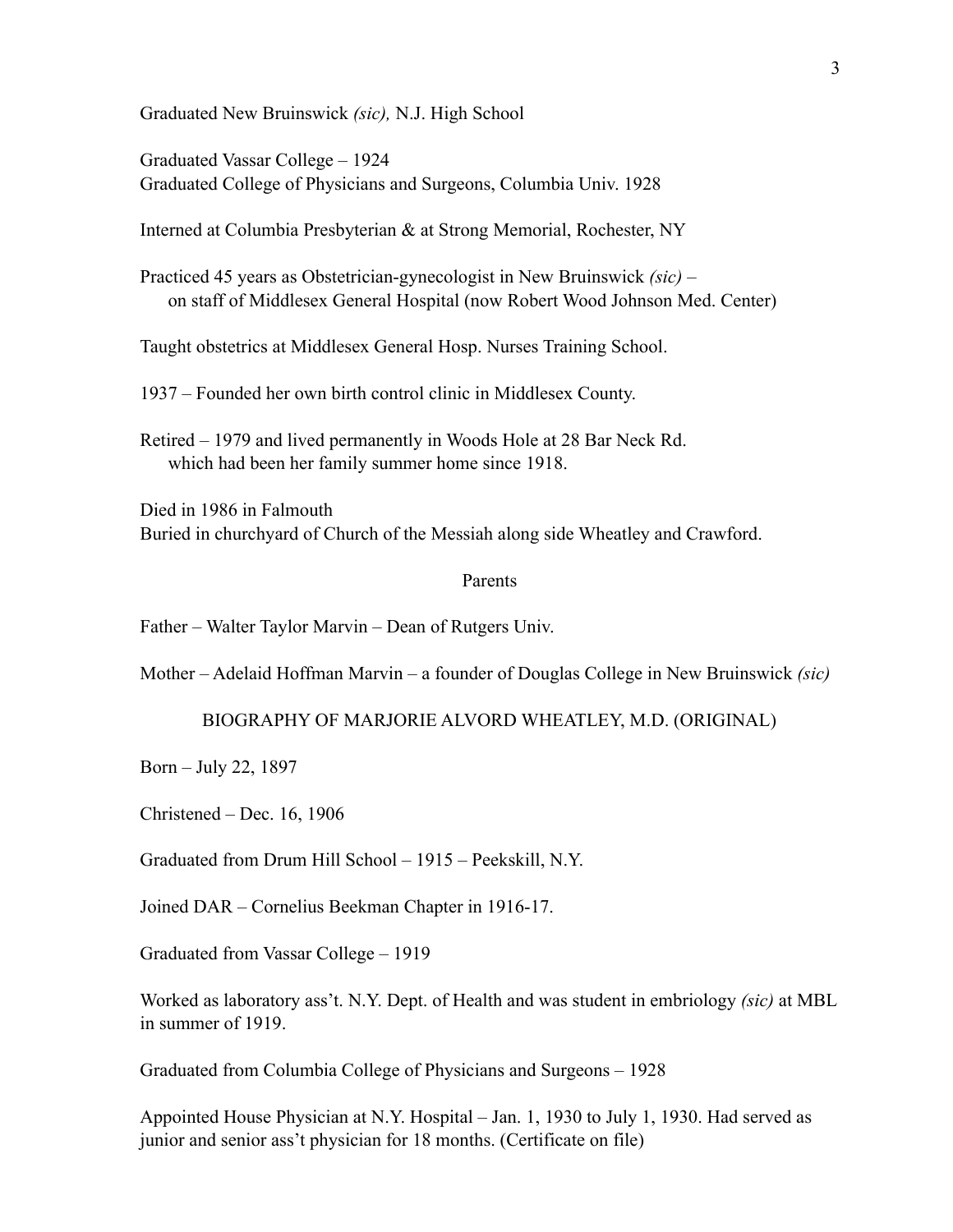1931 – served 9 months as Pediatric Intern at N.Y. Nursery and Childs Hospital in N.Y. (certificate on file)

Served as pediatrician at N.Y. Hospital until her retirement in 1978

For several years she spent one month each summer in Orando, Montana as physician at Keewaydin Trail Riding Camp.

Died – 1973 in Woods Hole

### Parents

Father - Joseph Yendes Wheatley – died 1927 in Cold Spring on Hudson, Putnam County, N.Y.

Occupation – Civil Engineer. Published book "The Polar Planimeter" in 1903. (useful for engineering calculations)

Mother – Olissa Alvord Beal – born in Cleveland, Ohio

Graduated Normal school – Cortland, N.Y. Graduated School of Oratory – Boston – 1893 and 1894 Performed as elocutionist.

### BIOGRAPHY OF LUCY MARTHA CRAWFORD, M.D. (ORIGINAL)

Born – 1887

Professor at College of Physicians and Surgeons, Columbia U.

Retired to Woods Hole in 1974 and lived at 28 Bar Neck Rd.

Died – 1980 in Woods Hole.

### SHARED LIVES OF DOCTORS MARVIN, WHEATLEY AND CRAWFORD.

Marvin and Wheatley both graduate from Columbia Medical School in 1928.

Crawford was one of their professors at medical school.

They spent much of their summers over the years at Marvin's summer home at 28 Bar Neck Rd. in Woods Hole.

They owned a sailboat named "Lur-line"). *See note above.*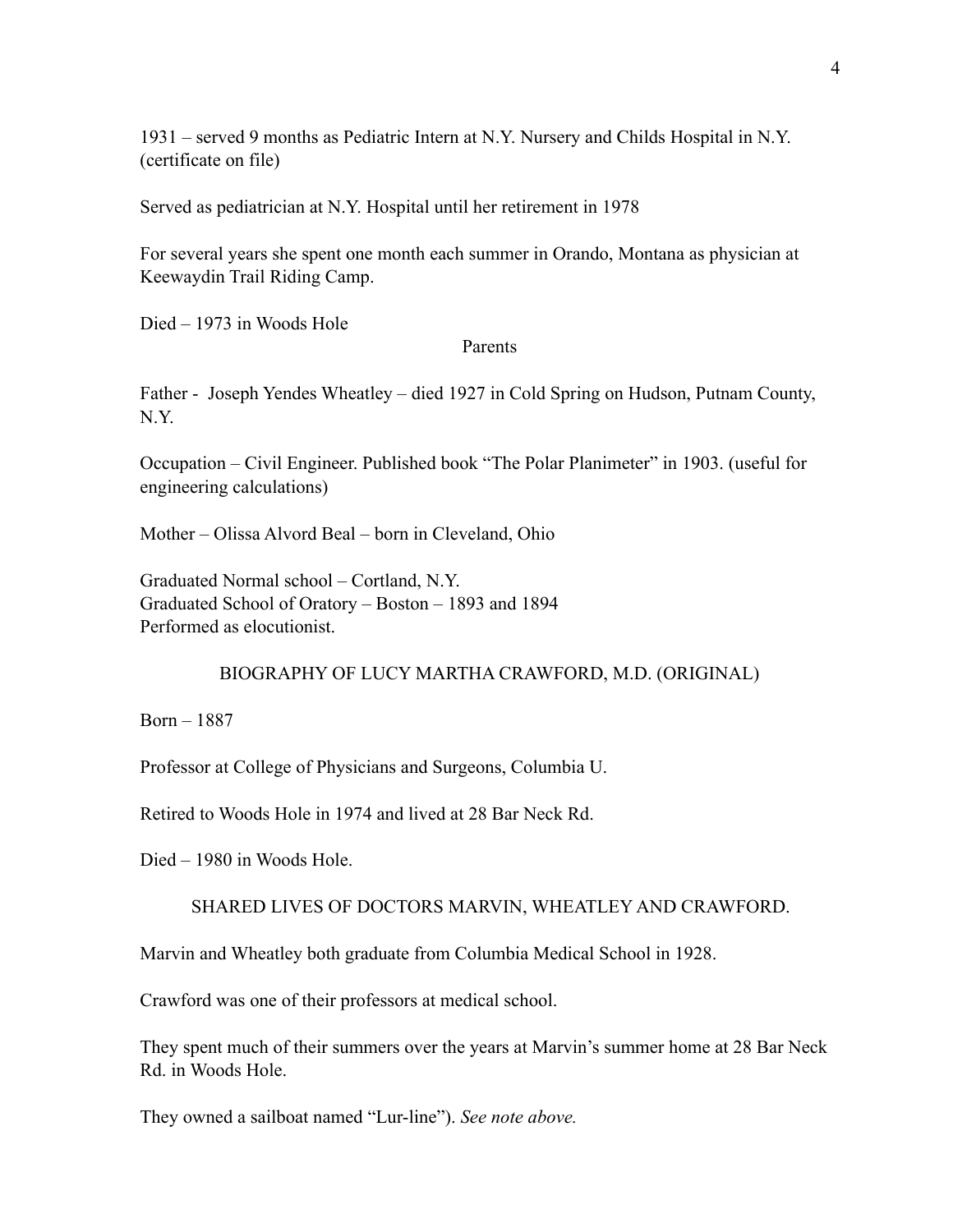Many pictures show them with a large brown airdale dog.

Dr. Crawford lived alone at 28 Bar Neck Rd. after she retired in 1974. Dr. Wheatley came up from NYC on weekends to care for her.

In 1978 when Dr. Wheatley retired a room was added to the house. At some time the house was also winterized.

Dr. Marvin retired to Woods Hole in 1979.

They are buried side by side in the churchyard of the Church of the Messiah here in Woods Hole.

### CONTENTS LIST (ORIGINAL)

- 1. Register
- 2. Research correspondence
- 3. Xeroxed newspaper copies of Marvin Obit. and retirement
- 4. Xeroxed newspaper copy of Wheatley Obit.
- 5. Pictures of Marvin
- 6. Postals from Marvin to Wheatley
- 7. Letters and postal Marvin
- 8. Marvin family passports
- 9. Bar Neck house snapshots and slides
- 10. Pictures of the sailboat Lur-line
- 11. Alaska article by D. M. Marvin also red leather prayer books
- 12. Wheatley Putnam County Hist. Soc. Correspondence
- 13. Wheatley pictures of Marjorie
- 14. Wheatley family picture
- 15. Wheatley 2 pictures (duplicates) 13 mos. old on right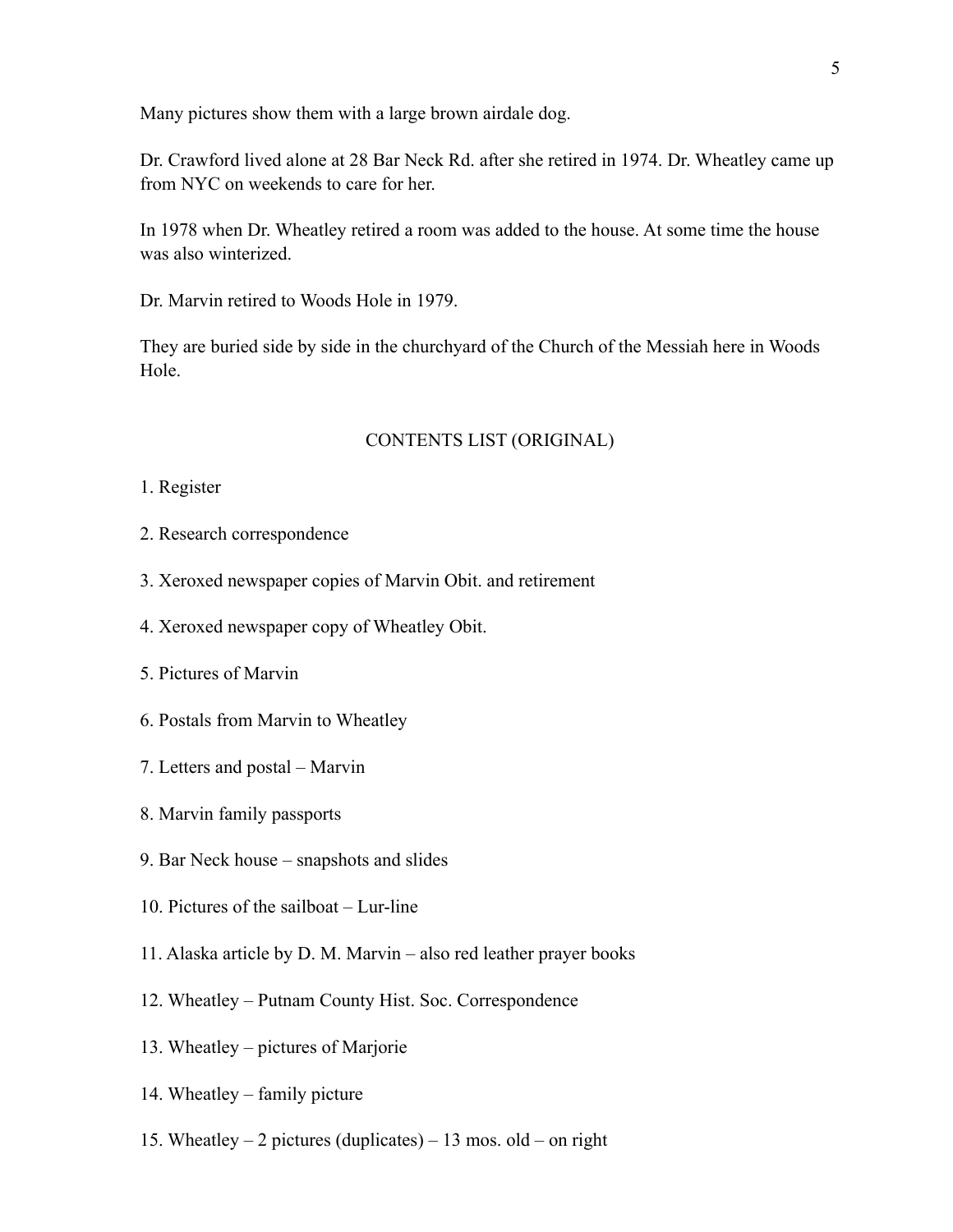- 16. Wheatley certificates
- 17. Wheatley postcard correspondence
- 18. Wheatley Montana
- 19. Wheatley Marvin Teenagers in Montana
- 20. Xeroxed copy Obit. of Rev. Richard Wheatley (grandfather)
- 21. Crawford Sketch by Leigh Hunt, personally addressed to her
- 22. A piece of Crawford stationary

### HANDWRITTEN NOTES IN REGISTER FOLDER

Note 1.

On paper with heading: The Library Marine Biological Laboratory Woods Hole, MA 02543

Wheatley, Marjorie

- 1919 Student in Embryology
- 1919 Instructors in Embr:

 Gilman A. Drew (MBL) Charles G. Rogers (Oberlin) Hubert B. Goodrich (Wesleyan Univ.) Elizabeth A. Smith (Univ. Wiscons) B.H. Grave (Knox College)

Wheatley was at the time a Lab Assistant, N.Y. State Department Health

Note 2:

3/16/89 From Graveyard Church of Messiah

 $\frac{1}{2}$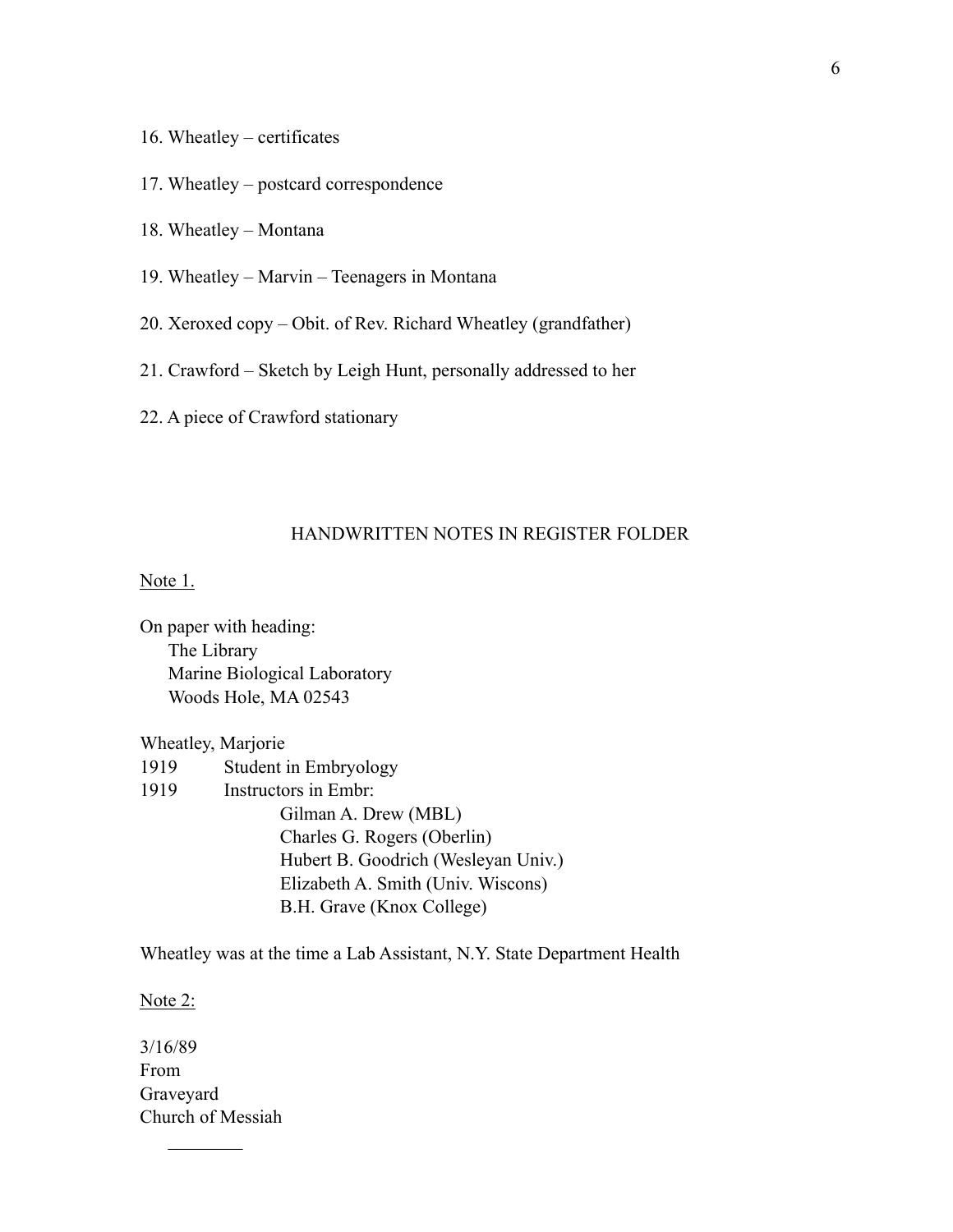Gravestones  $\frac{1}{2}$ 

Lucy M. (artha) Crawford M.D. 1887 – 1980

 $\mathcal{L}_\text{max}$  , where  $\mathcal{L}_\text{max}$  , we have the set of  $\mathcal{L}_\text{max}$ 

Marjorie Alvord Wheatley M.D. 1897 – 1983

 $\mathcal{L}_\text{max}$  , where  $\mathcal{L}_\text{max}$  , we have the set of  $\mathcal{L}_\text{max}$ 

Dorothy H. Marvin M.D. 1904 - 1986 Note 3.

People who knew the doctors

Peter & Molly Hall - wrote letter - ANS. Now in Concord

Sally Loessel – check with her again In Germany till Sept.

Susie Houghton – 540-0578 Walked Dr. Marvin's dog in 1985 & 86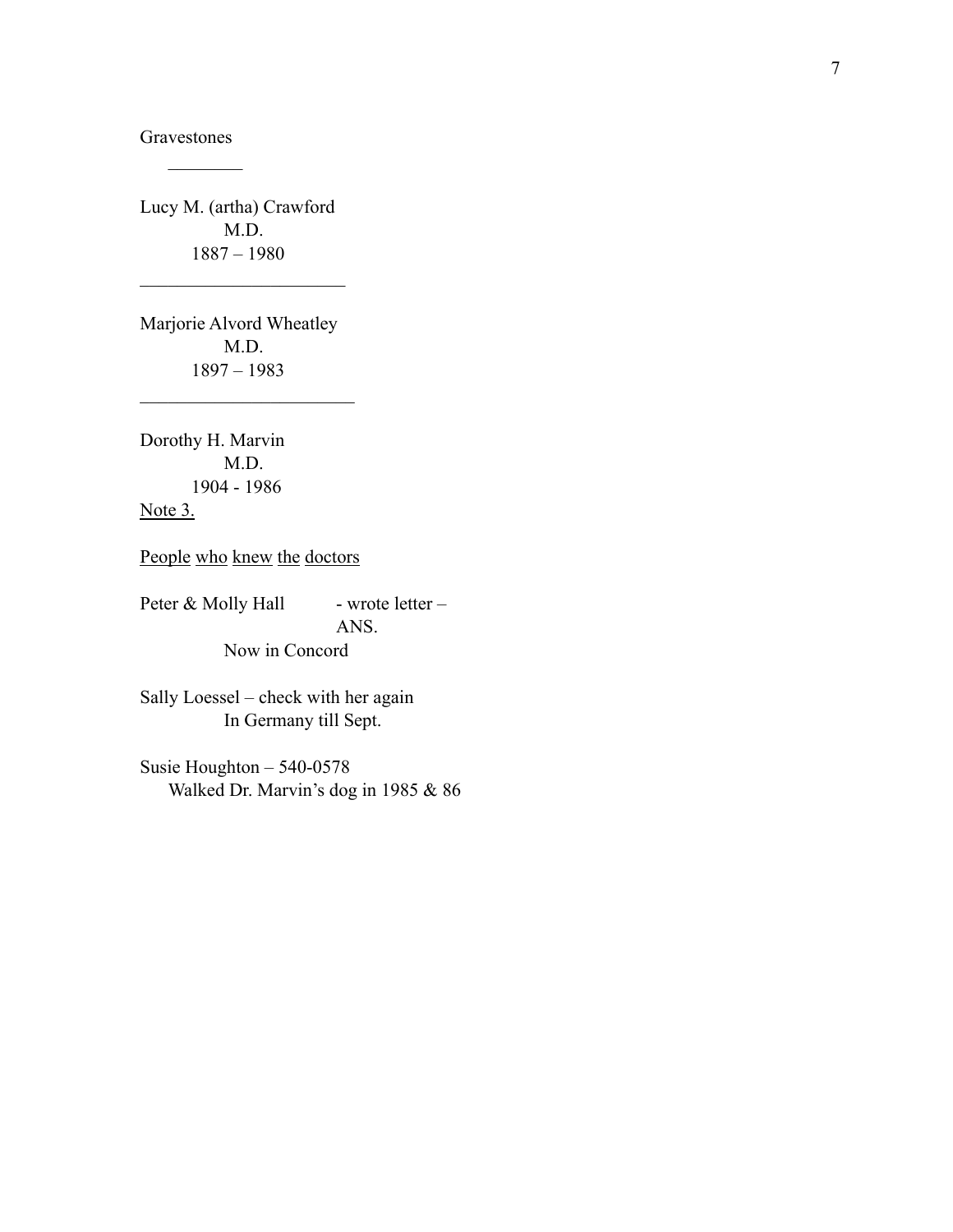# **Marvin-Wheatley-Crawford Collection Accession Number 86-10**

# **REGISTER (2019)**

# **BOX 1**

Folder 1. Original register and notes

Folder 2. Correspondence

- a. Correspondence from and to Jennifer S. Gaines to Putnam County Historical Society re. Marjorie Wheatley and family, 1988.
- b. Correspondence from and to Elizabeth T. Dodge (Libby) in search of information on the doctors, 1989.

Dorothy H. Marvin

Folder 3. Marvin family passports, 1871

Folder 4. Typewritten manuscripts: Mountain Sheep Hunting In Alaska, August and September, 1914 by D.W. Marvin (2 copies)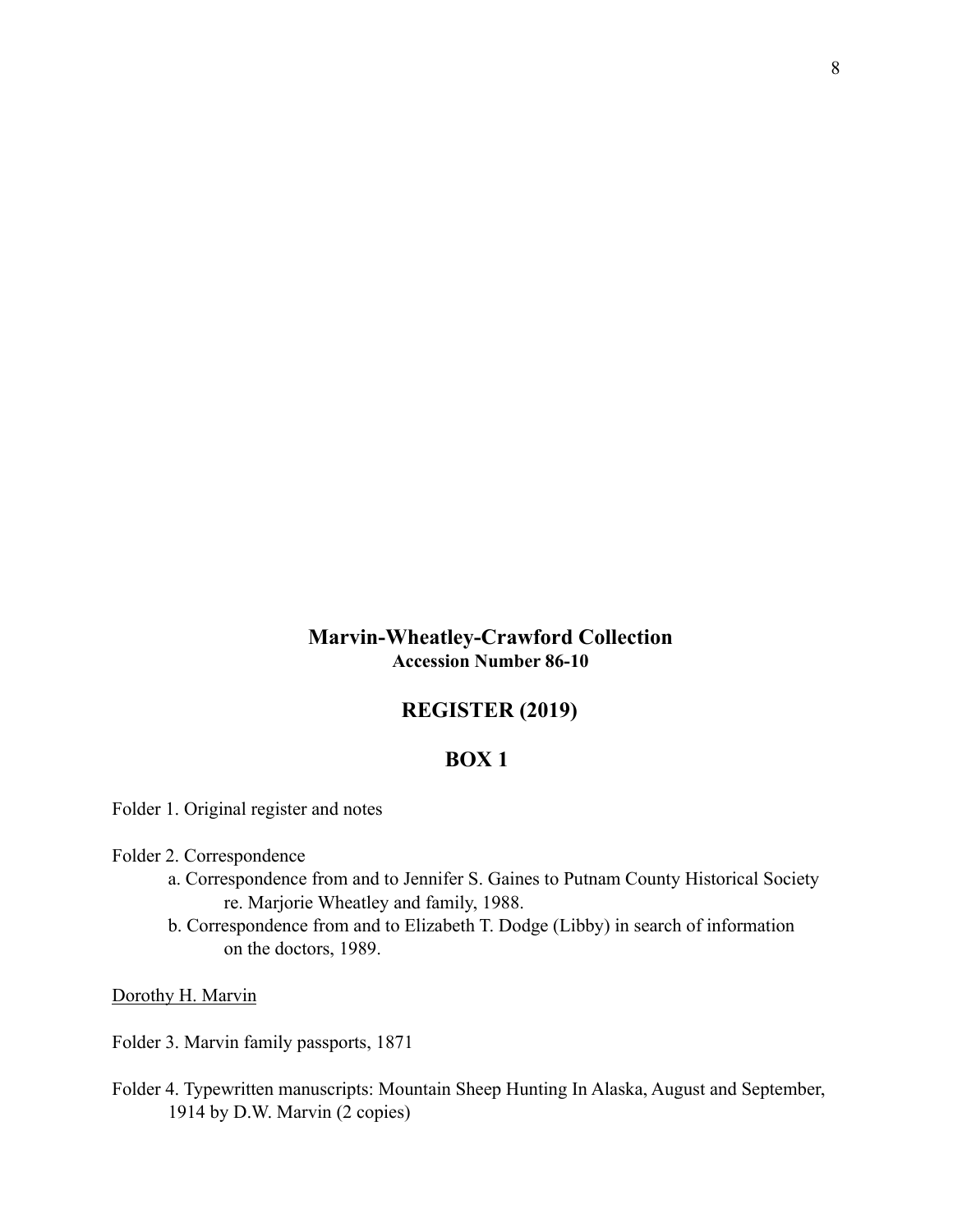Folder 5. Photos: Dorothy Marvin

Folder 6. Dorothy Marvin, newsclippings

Copied on one sheet of paper:

- a. Newsclipping. "Recently Retired, She Was Honored At Reception," Falmouth *Enterprise,* June 29, 1979. Xerox copy.
- b. Newsclipping. Obituary, Dorothy M. Marvin, Falmouth *Enterprise*, October 20, 1986. Xerox copy.
- c. Newsclipping. Obituary from unknown newspaper, sent by nephew Andrew Marvin. "Dr. Dorothy Marvin, 82." Marked 10/20/86. Xerox copy.

Folder 7. Postcards and correspondence, from and to Dorothy Marvin

- a. Postcards from Dorothy Marvin to Marjorie Wheatley, 1948.
- b. Postcards and letters to Dorothy Marvin. 1950s-1969

### Marjorie A. Wheatley:

Folder 8. Marjorie Alvord Wheatley: family information

- a. (xerox copy of original family information, original above)
- b. Newsclipping. "Funeral of Dr. Wheatley." Unknown newspaper, June 18, 1909, with obituary and photo of Dr. Richard Wheatley of Cold Spring, NY. (Marjorie's grandfather). Xerox copy.

Folder 9. Photos (two duplicates) of Marjorie, at 13 months (right), and sister, 1898.

Folder 10. Photos of Marjorie Wheatley and other subjects

Folder 11. Postcards: correspondence

Folder 12. Marjorie A. Wheatley: various certificates

- a. Holy Baptism, December 16, 1906
- b. Letter of appointment as Assistant Professor of Clinical Pediatrics, Cornell University, May 21, 1951
- c. The Society of the New York Hospital: letter of appointment as Assistant Attending Pediatrician, July 1, 1961 – June 30, 1962.
- d. New York State Education Department, January 1, 1959 December 31, 1960. Registration as Physician.
- e. New York State Education Department, January 1, 1961 December 31. 1962. Registration as Physician.

Folder 13. Montana ephemera

- a. Brochures. Keewaydin Rocky Mountain Ranches and Pack Trips
- b. Booklet. Trail Riders Guide to the Bob Marshall Wilderness
- c. Map. Flathead National Forest, Montana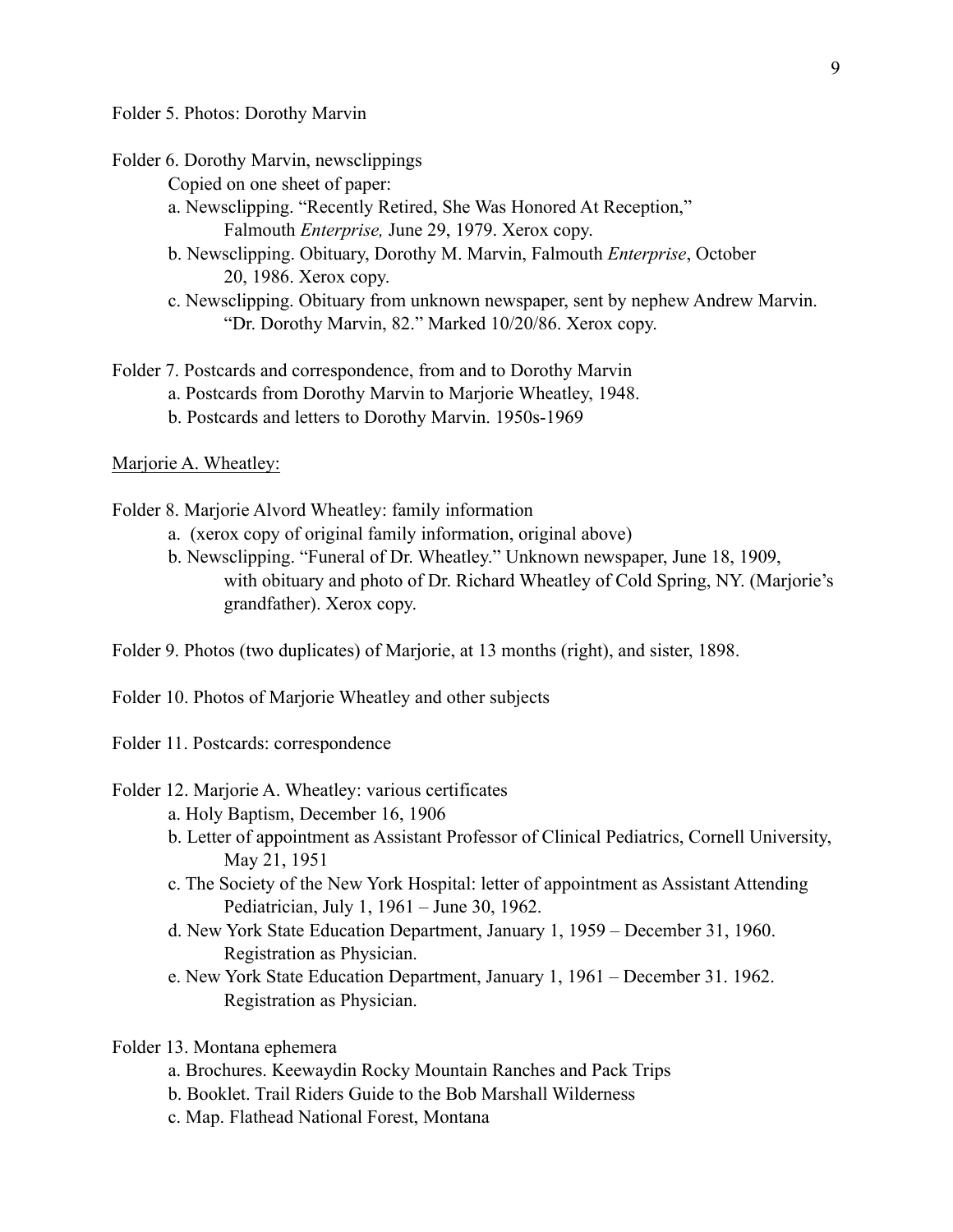Folder 14. Rocky Mountain manuscript and correspondence

- a. Typed letter. Letter from National Geographic Society to Dr. Dorothy H. Marvin about their manuscript and photos, April 9, 1958.
- b. Typed ms. "Adventurous Teenagers Trail-Ride In The Rocky Mountains" by Marjorie A. Wheatley, M.D. and Dorothy H. Marvin, M.D.

Folder 15. Photos. Montana (see also Box 2: Montana album (color prints)

Folder 16. Dr. Marjorie A. Wheatley M.D.: ephemera a. Envelope with Marjorie A. Wheatley M.D. return address b. Appointment card for patients of Marjorie A. Wheatley, M.D.

Folder 17. Newsclipping, Falmouth *Enterprise*, 1983. Obituary, Marjorie Wheatley (xerox copy)

### Lucy Martha Crawford

- Folder 18. Stationary. Mauve-edged folded sheet of cream deckled letter paper with script-style writing: "Dr. Lucy M. Crawford, 42-20 Kissena Blvd., Flushing, N.Y."
- Folder 19. Pencil sketch on tissue of farm buildings by Leigh Hunt\*. Annotated below in pencil: " Dear Lucy with Xmas greetings and many thanks for many kindnesses."

. \**Leigh Harrison Hunt (1858-1937) was an New York M.D., etcher and art critic.*  Material printed from the Archives of American Art.

### Marvin-Wheatley

Folder 20. 28 Bar Neck house and snapshots of Woods Hole (slides and color prints)

#### Folder 21. *Lurline* (catboat)

- a. Slides and photo prints
- b. Information on *Lurline*: interview with Browne Littell by Jennifer Gaines.

### **Marvin-Wheatley-Crawford Collection Accession Number 86-10**

## **BOX 2**

1. Autograph book, Wheatley family (19th century)

- 2. Cased set (leather) of leather bound books:
	- a. Lessons (Proper Lessons for the Sundays and Holidays Throughout The Year)
	- b. The Book Of Common Prayer Protestant Episcopal Church Of The United States. Oxford University Press, 1870. Case inscribed David M. Marvin.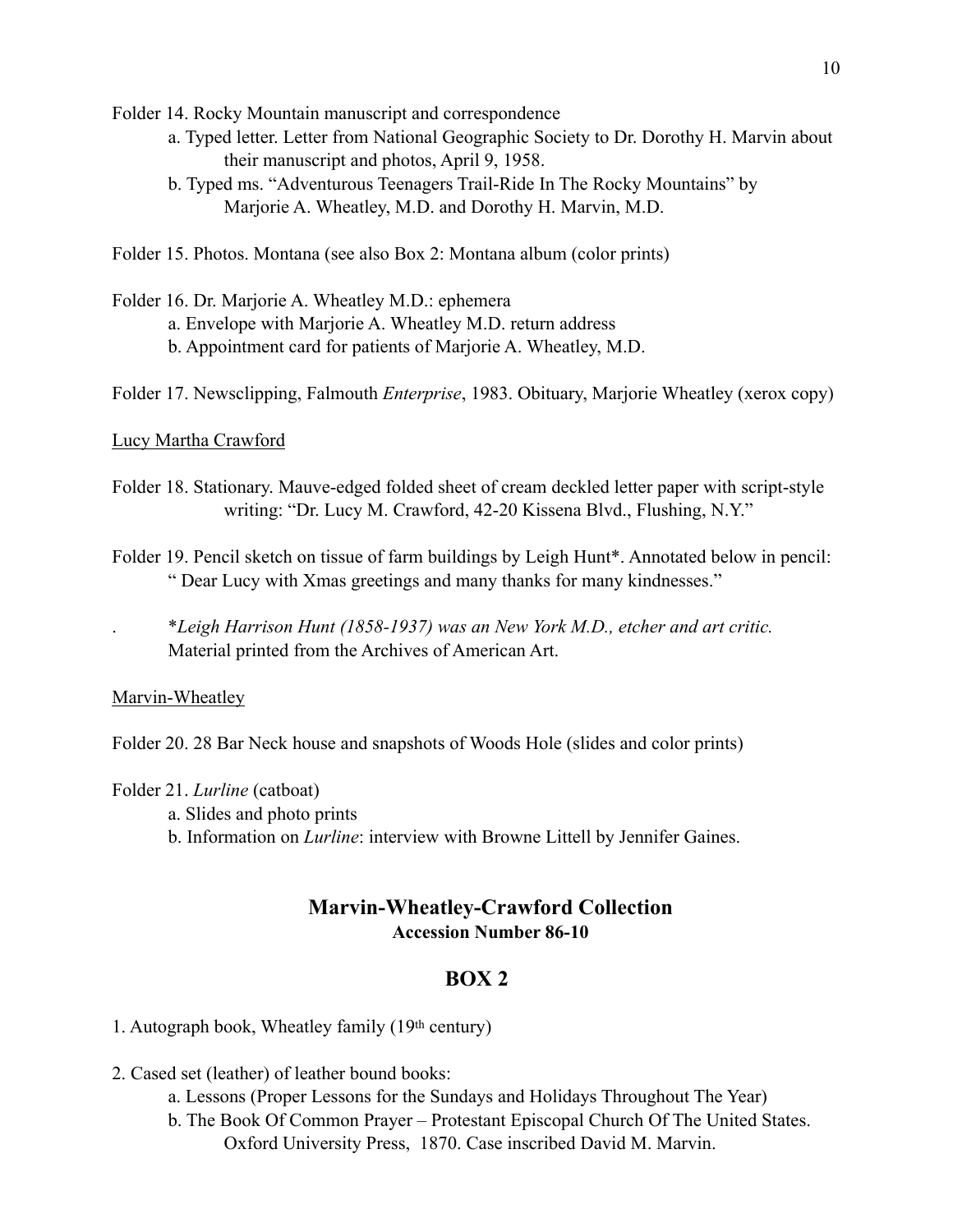- 3. Photo album (green leatherette): Montana (color prints). *Color prints in the album have all discolored to red, rather than normal color.*
- 4. Certificate (vellum) rolled. New York Hospital, Appointment as House Physician for Marjorie Alvord Wheatley, January 1, 1930, for the period of 18 months.
- 5. Certificate. New York Nursery and Child's Hospital. Appointment to House Staff and completion of Pediatric Internship for Marjorie Alvord Wheatley, October 1, 1931.
- 6. Photograph. Print, 8 x 10 inches, black and white. Out of focus photo of wagon and horses in grass area, mountains in background (Montana?).
- 7. Mounted photograph. The family of the Reverend Richard Wheatley. Annotated on mounting back: Left: Joseph Y. Wheatley, Alissa Beal, parents of Marjorie Alvord Wheatley (b. 1897?). *Child in photo is an older sister.*  Right: Wheatley sisters & two children. Mary Wheatley Lewis (husband: Isaac Lewis, U.S. Army)

# Daughter: Margaret. --? Name (boy to left in sailor suit). **Marvin-Wheatley-Crawford Collection Accession Number 86-10**

# **BOX 3**

## **CHILDREN'S TOYS AND MISCELLANY Belonging to Marjorie A. Wheatley**

1. Paper Dolls, from 1916 *Ladies' Home Journal*

2. Birch bark box, containing the following:

- old beads
- doll dishes
- Christmas stickers
- elaborate cross
- name tapes
- round comb
- small bottle
- glass paperweight of "Sunnyside" Washington Irving home
- pins
- wooden puzzle
- 3. Japanese paper parasol